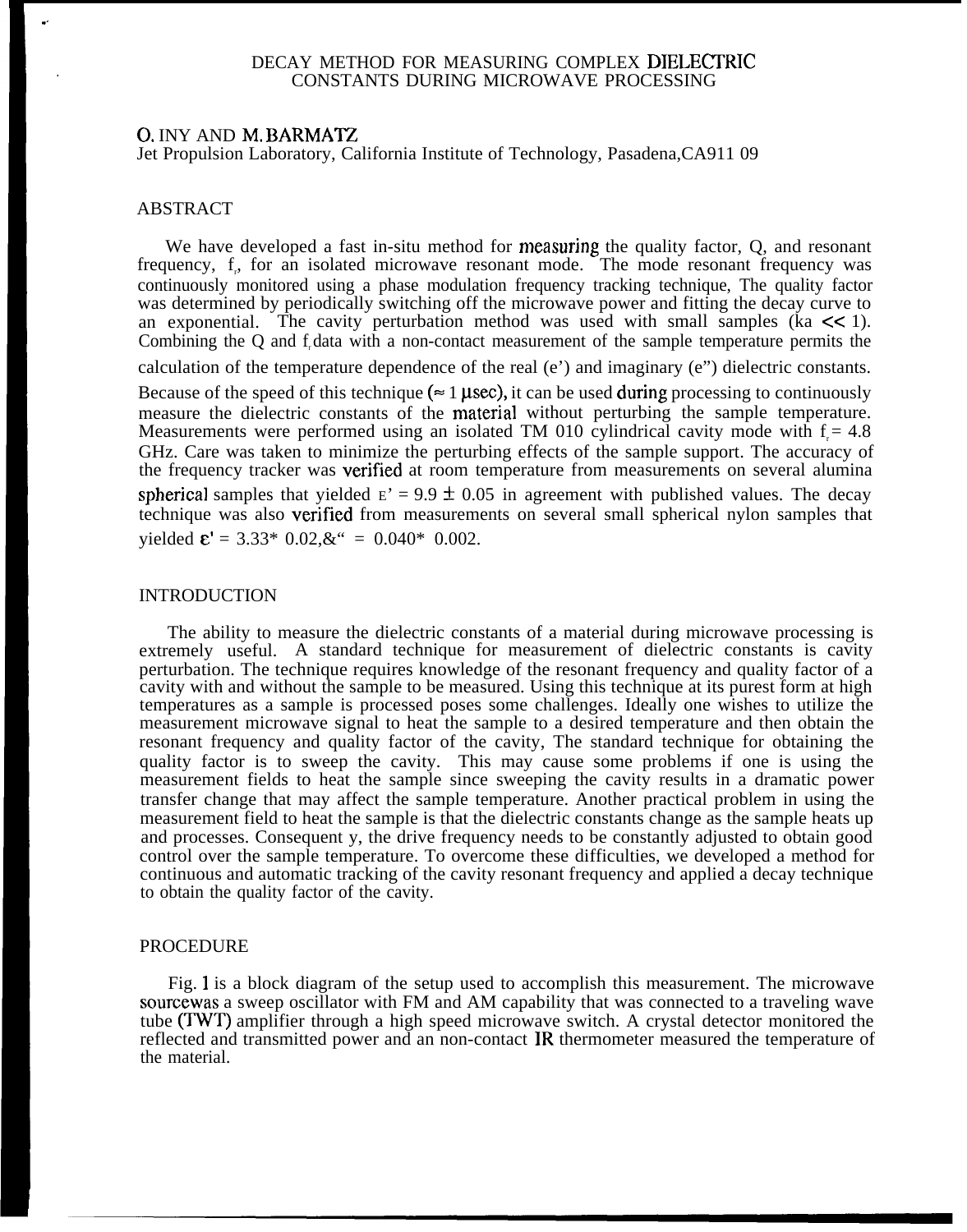

.

Fig. 1 Schematic of Experimental Arrangement

Fig. 2 is a block diagram of the electronic circuit used to track the resonant frequency of the microwave cavity. The microwave frequency from the oscillator was slightly modulated  $(\pm 2)$ KHz) at the rate of 20 KHz. This modulation resulted in a 20 KHz signal in the reflected or



Fig. 2 Schematic of Cavity Resonant Peak Tracker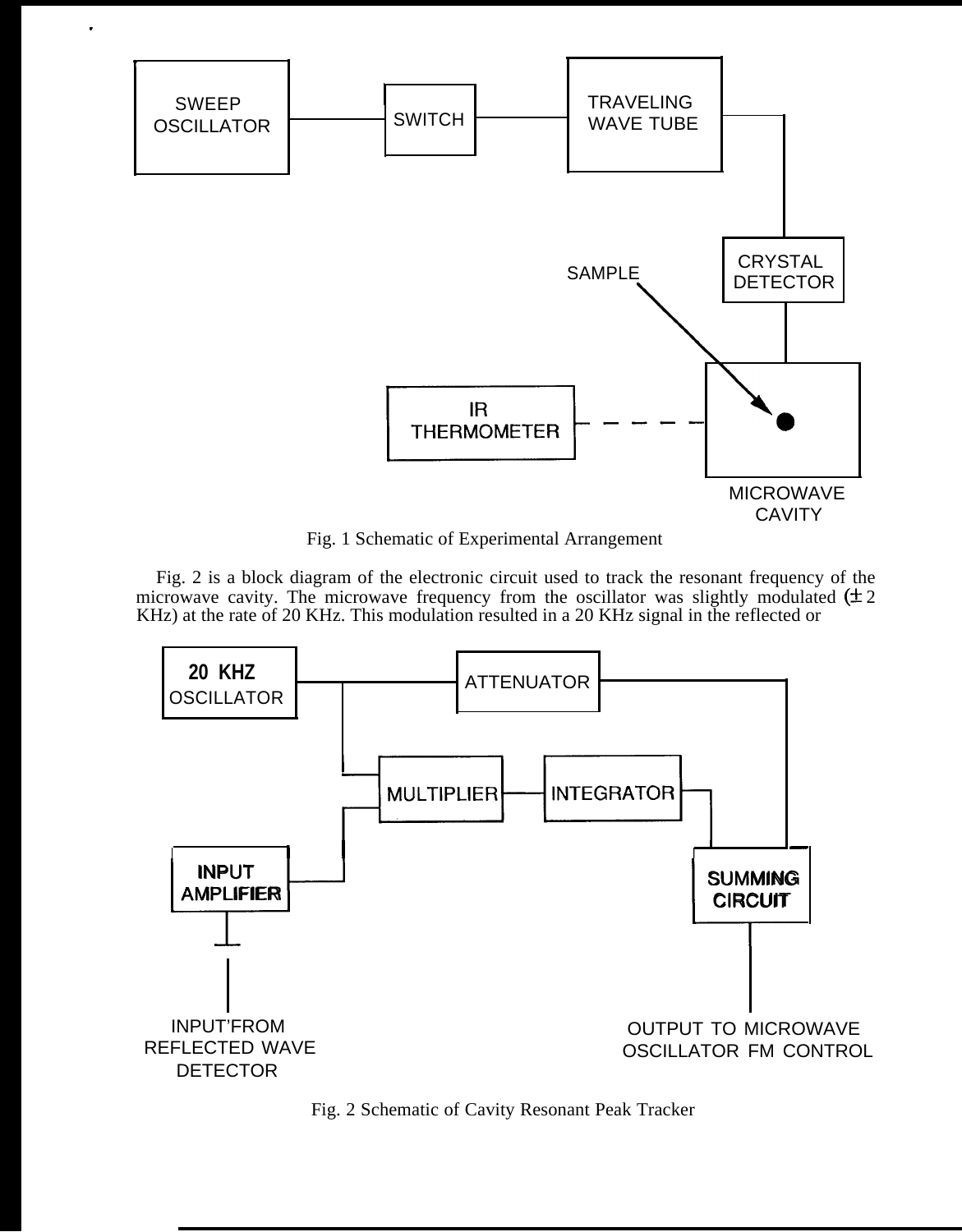transmitted power. This detected signal was then amplified and multiplied by the initial modulating signal. If the microwave frequency was exactly at the resonant peak the resulting product will have no DC component. However, if the center frequency of the microwave oscillator is not at the peak of the cavity resonance, a proportional DC component is developed. The polarity of this component is determined by whether the frequency is above or below the resonant peak. This DC component was then integrated to produce an error signal that was summed and sent to the FM input of the microwave oscillator. This error signal shifted the oscillator frequency in the direction that reduced the error signal. Using a HP sweep oscillator we were able to track the cavity resonance over a range of 200 MHz. The response time of the tracker was only limited by the modulation frequency rate. The 20 KHz modulation rate used in this study resulted in an undetectable shift from resonance at any time.

The quality factor of the cavity was obtained by periodically turning off the microwave signal into the TWT through a high speed microwave switch attached to the output of the oscillator. The switch ( $\approx$  15 nsec) was controlled by a voltage signal from a pulse generator. The rate at which the switch was turned off depended on the type of measurement needed. The length of time that the switch is off is under  $1 \mu$ sec. During the "off" time the microwave power inside the cavity decays. This decay process obeys the usual exponential law. The decay was monitored by a high speed digitizing oscilloscope from which the data may be downloaded to a computer. To extract the  $Q$ one needs to fit this data to an exponential line shape. Since typical decay times are about 100 nsec, care must be exercised when detecting this rapidly decaying signal. A load resistor ( $\approx 470$ ) ohm) is placed on the output of the cavity power detector diode to prevent the inherent capacity of the diode, the coaxial line length, which should be minimized, and the measurement instrument from dominating the  $decay^2$ . The major benefit of this method is the high speed at which the data is acquired which means that the sample temperature remains a constant and the resonant tracker is able to maintain the oscillator frequency at the resonance. Also, due to the speed one can average over many decays to improve accuracy.

#### MEASUREMENTS

To verify this technique we first compared a decay to a sweep measurement (Figs. 3 and 4) and obtained agreement to better then 1%. Next we measured the dielectric constants of alumina and nylon using a TMO1 O cylindrical cavity mode with a resonant frequency of 4.8 GHz. The samples used where all spherica, ranging in diameter from 0.085 to 0.20 inch. The samples where placed at the center of the cavity for measurement. They where supported on two thin (5 roil) quartz strings placed along the diameter of the cavity. This orientation is preferred since the TMO1 O mode doesn't have an electric field component along the radial direction. The small volume of the strings and their orientation results in a minimum perturbation to the field around the sample due to the support that is a fundamental requirement for cavity perturbation theory to be valid.

The measurements where performed at low power using both the standard technique of sweeping and tuning the cavity and the tracking decay technique. In the case of the former technique the frequency was monitored with a standard frequency counter while the decay was

 $1$  It is not necessary to use a very high speed scope if one doesn't need to collect data at very high speed, a >1OOMHZ bandwidth scope that require many triggers to reconstruct the signal could be used.

<sup>&</sup>lt;sup>2</sup>Using a 470 ohm resistor in parallel to the diode with the diode placed directly at the input of the oscilloscope one obtains a decay time constant of about 10ns assuming an input capacity for the scope of 13pf. Note that had we used a length of coaxial cable from the diode output to the scope the time constant would have signifi cantly increased to a point where it may introduce significant errors into the decay of the cavity.